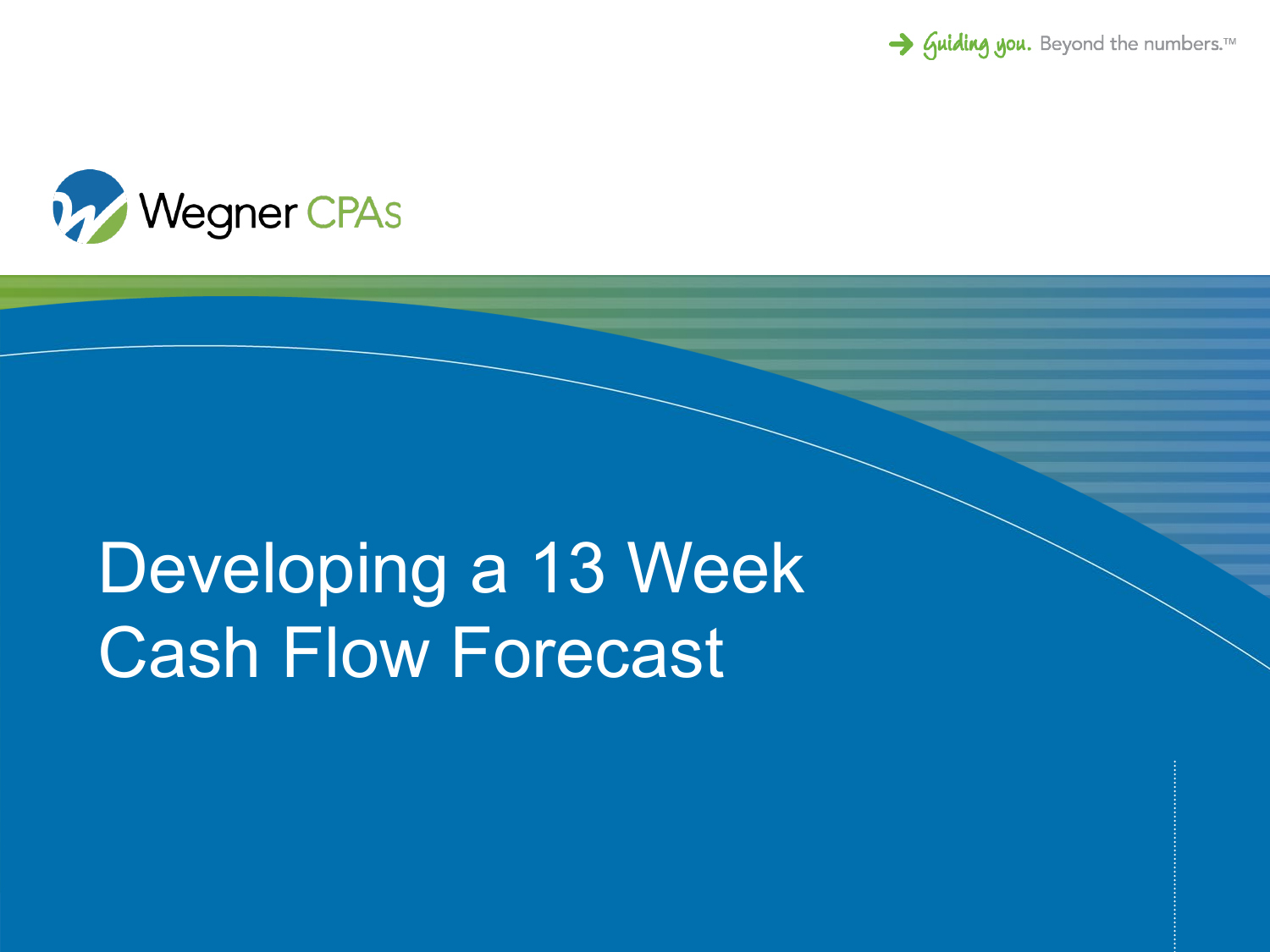#### **Presenters**



Tim Seidel, CPA Senior Manager



Kyle Kaja, CPA Manager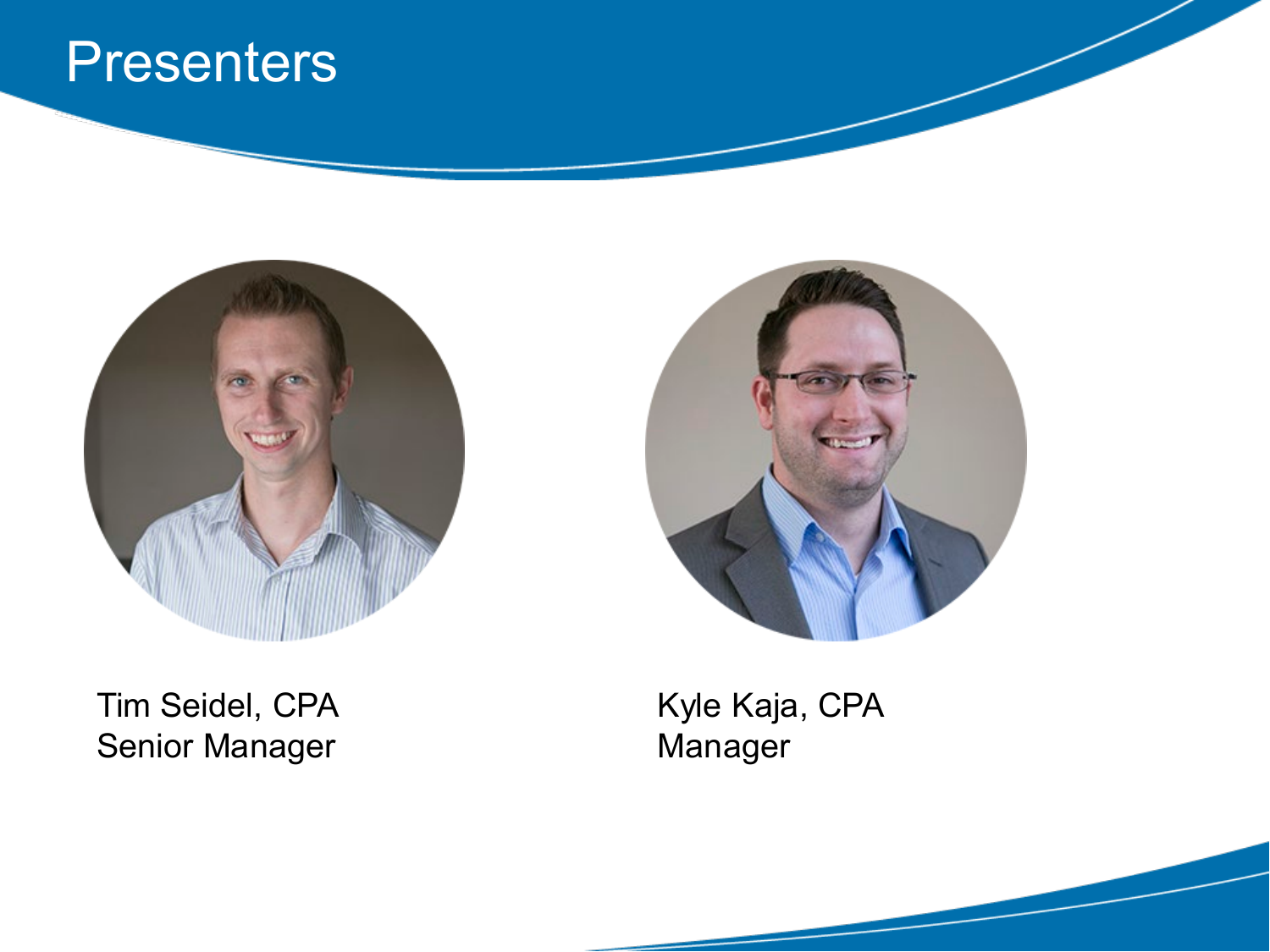

What is your current experience level with cash flow forecasting?

- 1. Extensive, this is a refresher
- 2. Intermediate, not new but it's been a while
- 3. Limited, this is mostly new to me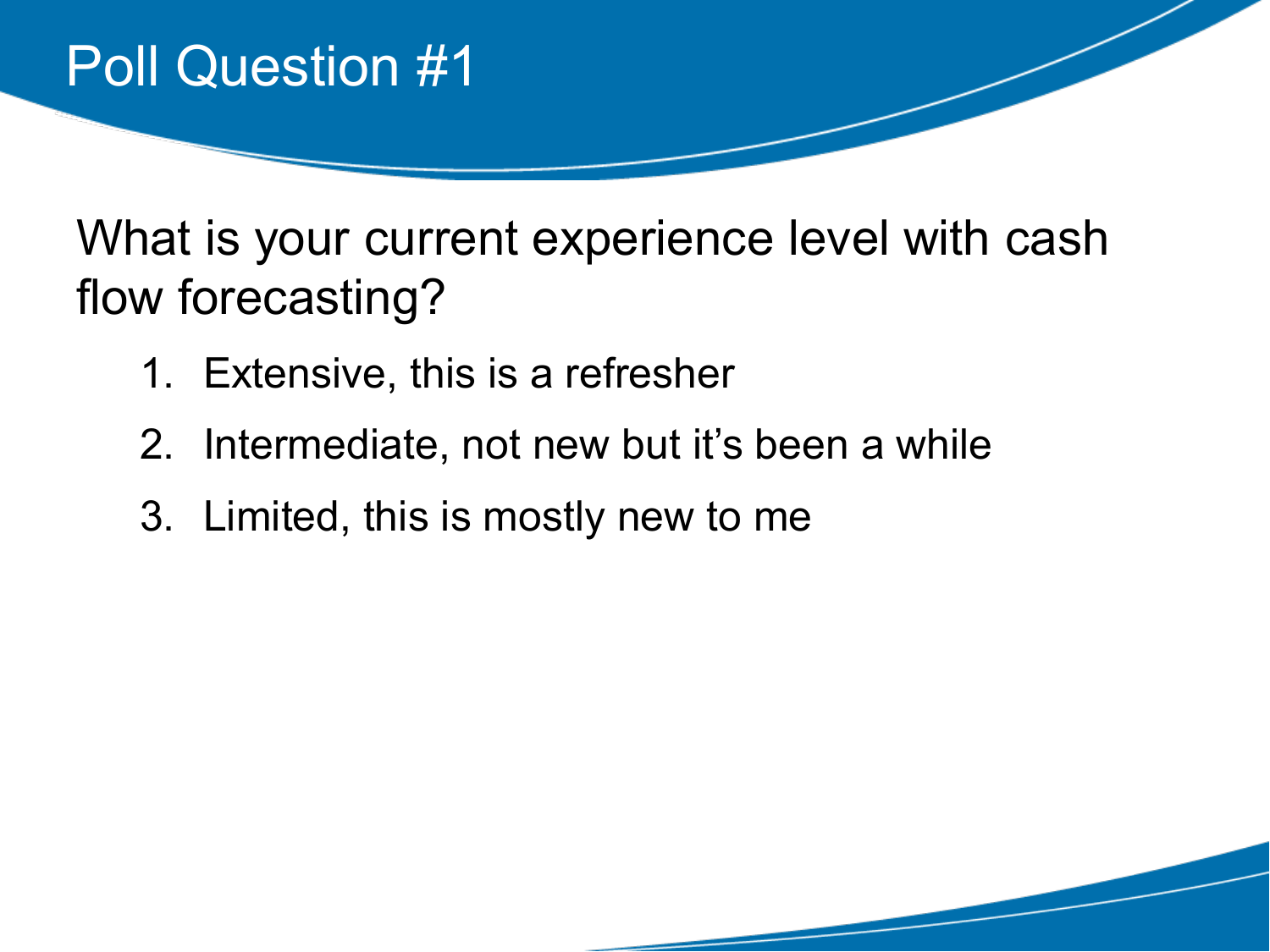

- What is cash flow management and forecasting
- Why it's important
- Where do I start
- What do I need
- Setting up the model
- Walking through a model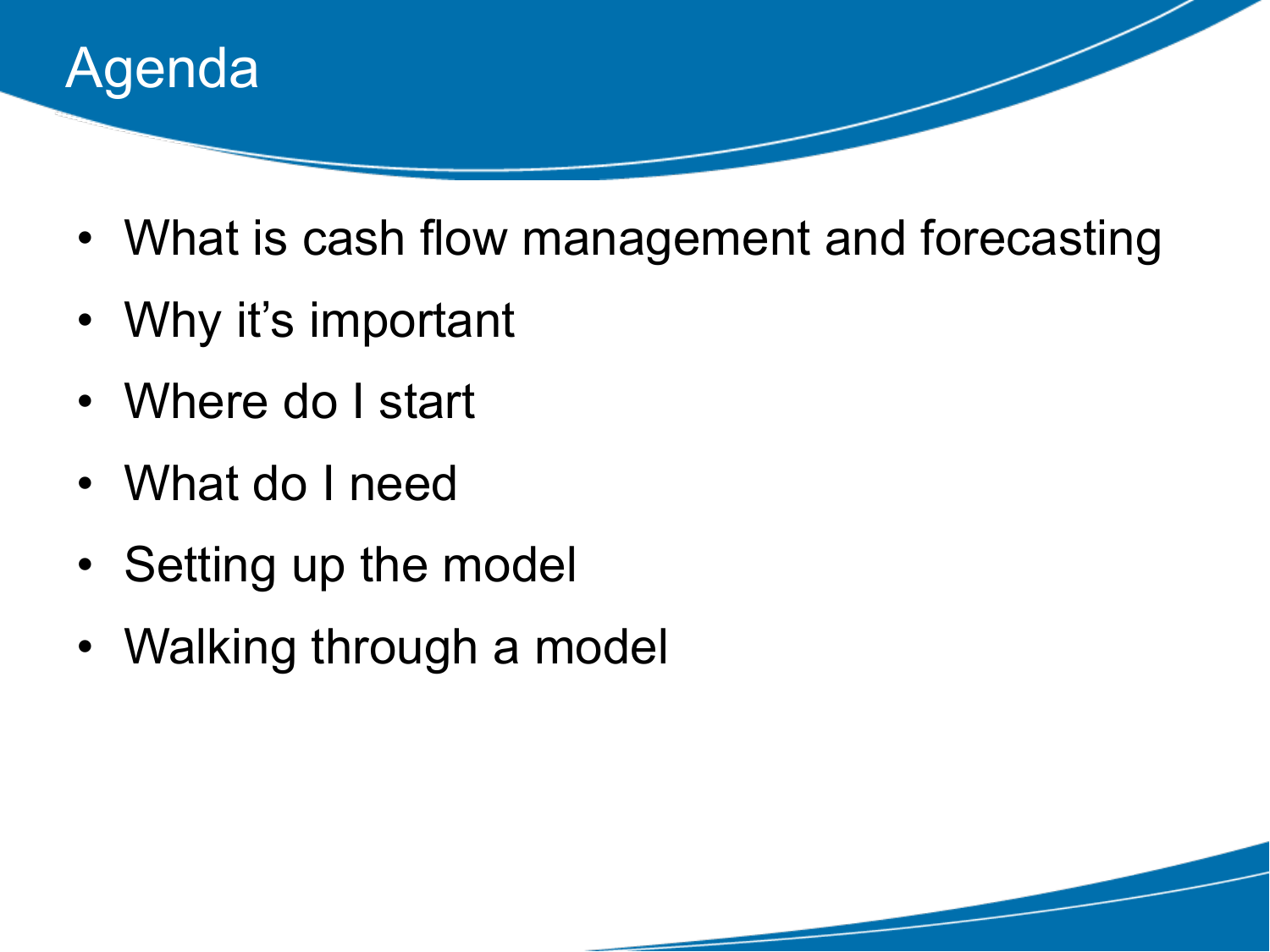### What is Cash Flow Management

- Objective of cash flow management is to forecast and manage timing of cash flows to assure cash flow availability to accomplish your Company's mission.
- Cash flow is the flow of money in and out of your business - Not the bottom line!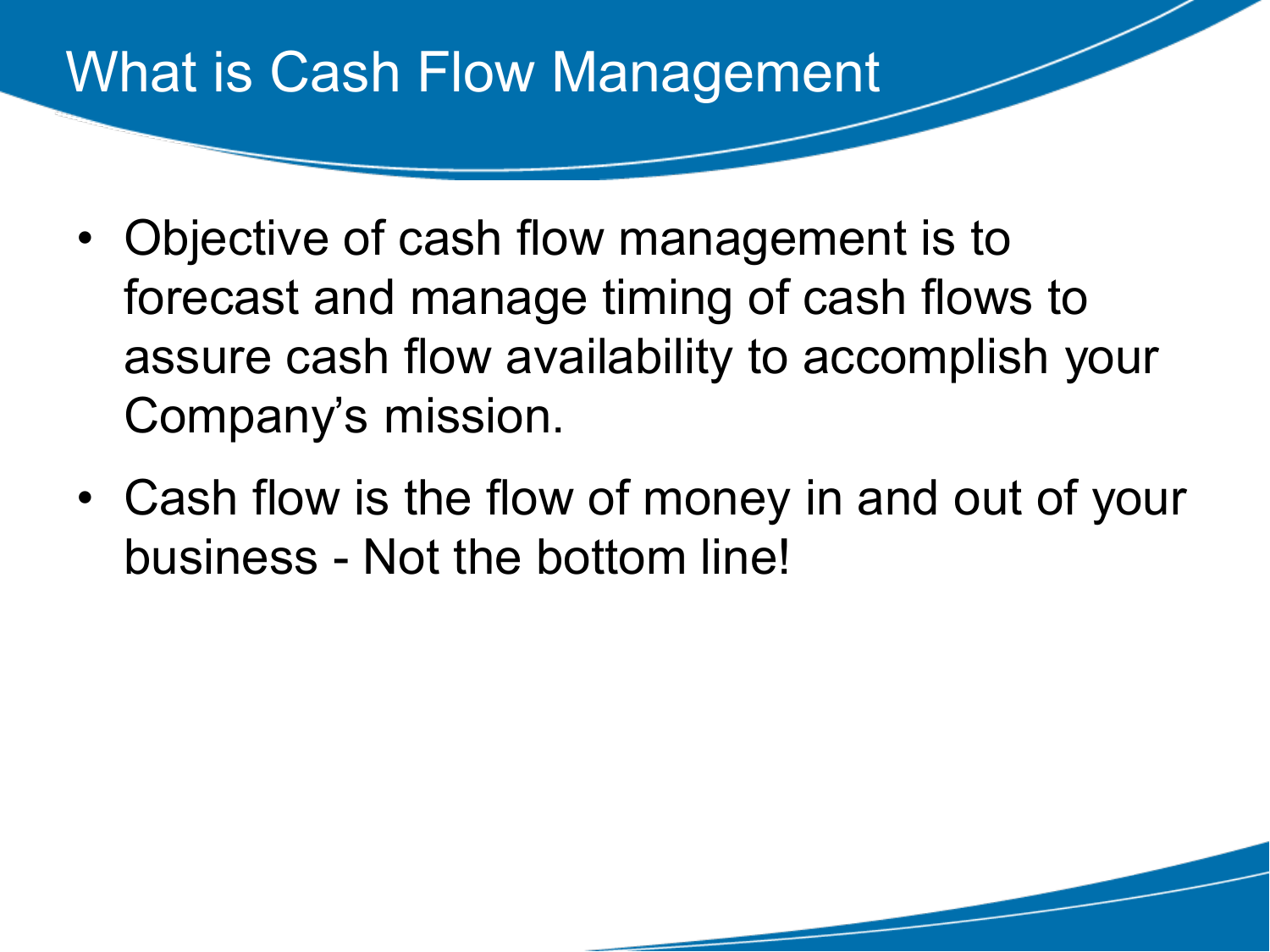### What is a Cash Flow Forecast

- A cash forecast is a presentation of cash results based upon assumptions about conditions and actions expected to exist or occur during the forecast period.
	- The time period (forecast period) must be defined
	- Assumptions need to be made
	- The forecast needs to be monitored and reacted to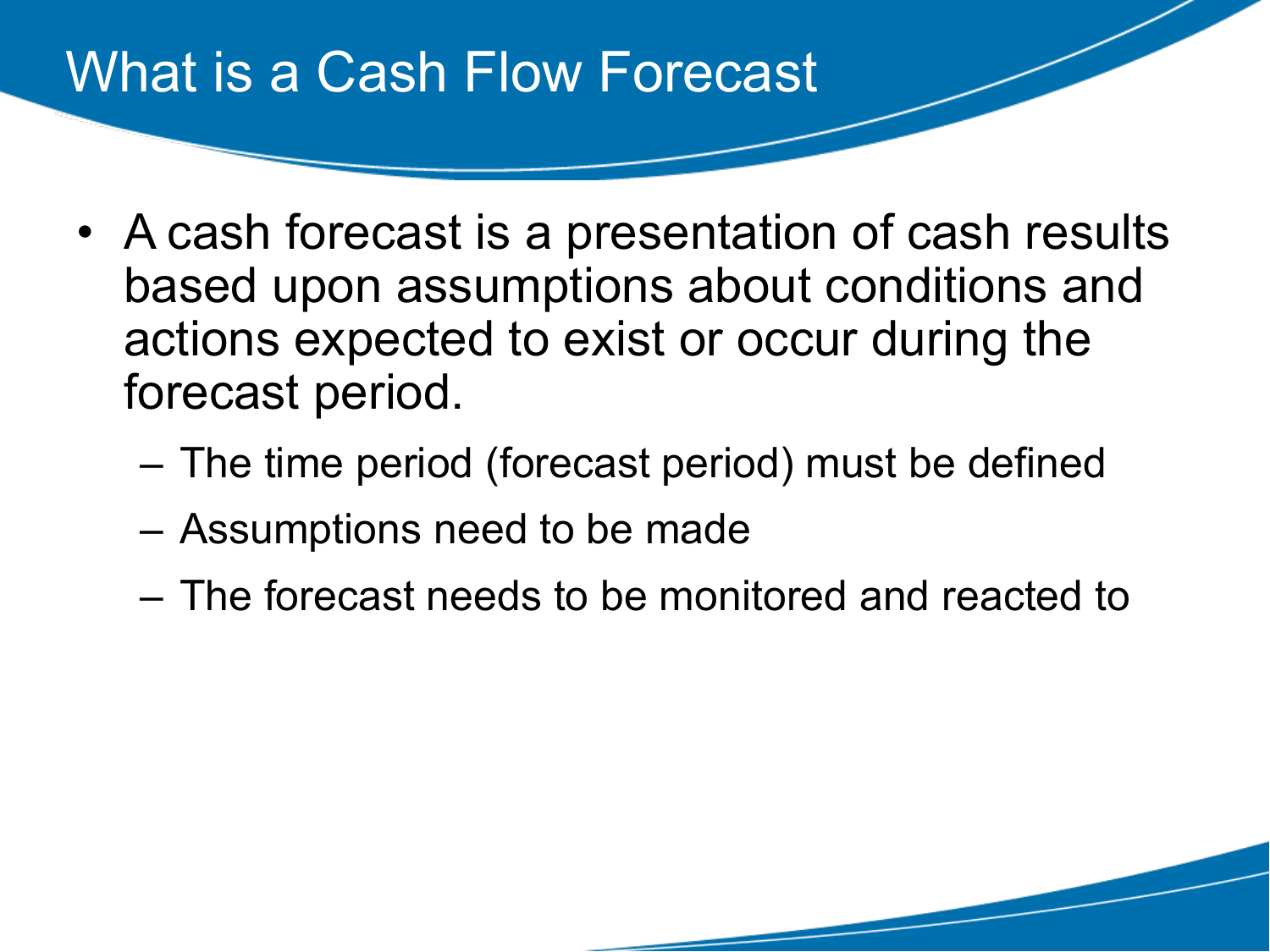### Why Do You Need a Cash Forecast

- You need a forecast to ensure that you do not spend more cash than you have or expect to have.
	- To ensure that the cash balance always remains above zero (or desired minimum level)
	- To predict when cash levels will fall to require the need for additional cash or borrowing
	- To predict when cash levels will rise sufficiently to facilitate investment of idle balances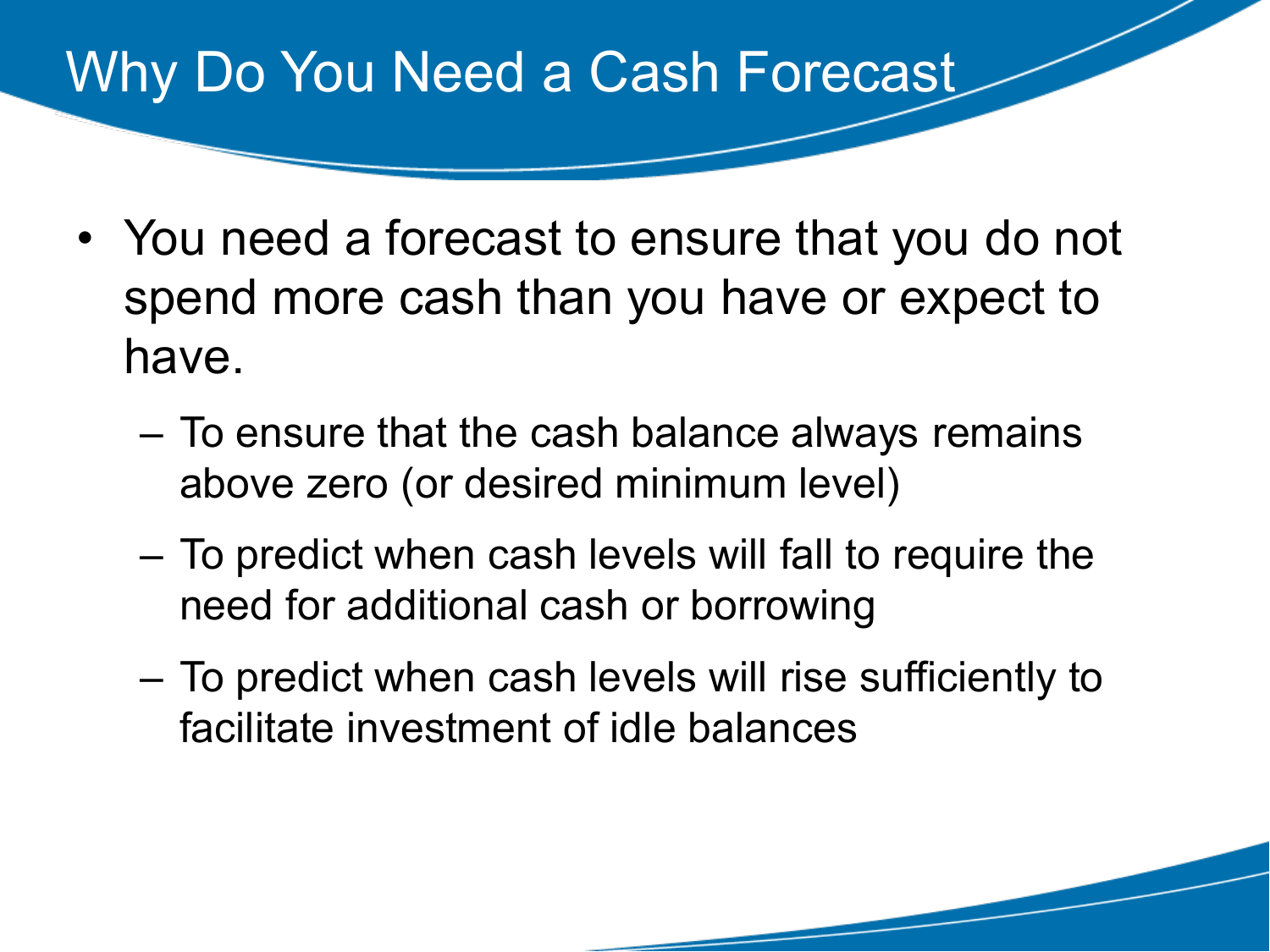## Why 13 Weeks

- Forces companies to understand the details of their business at a more granular level.
- Breaking the business down on a weekly basis captures the granular movements that can be overlooked if using a month, quarterly, or yearly interval.
- It is also long enough to make strategic decisions while being short enough to provide higher accuracy.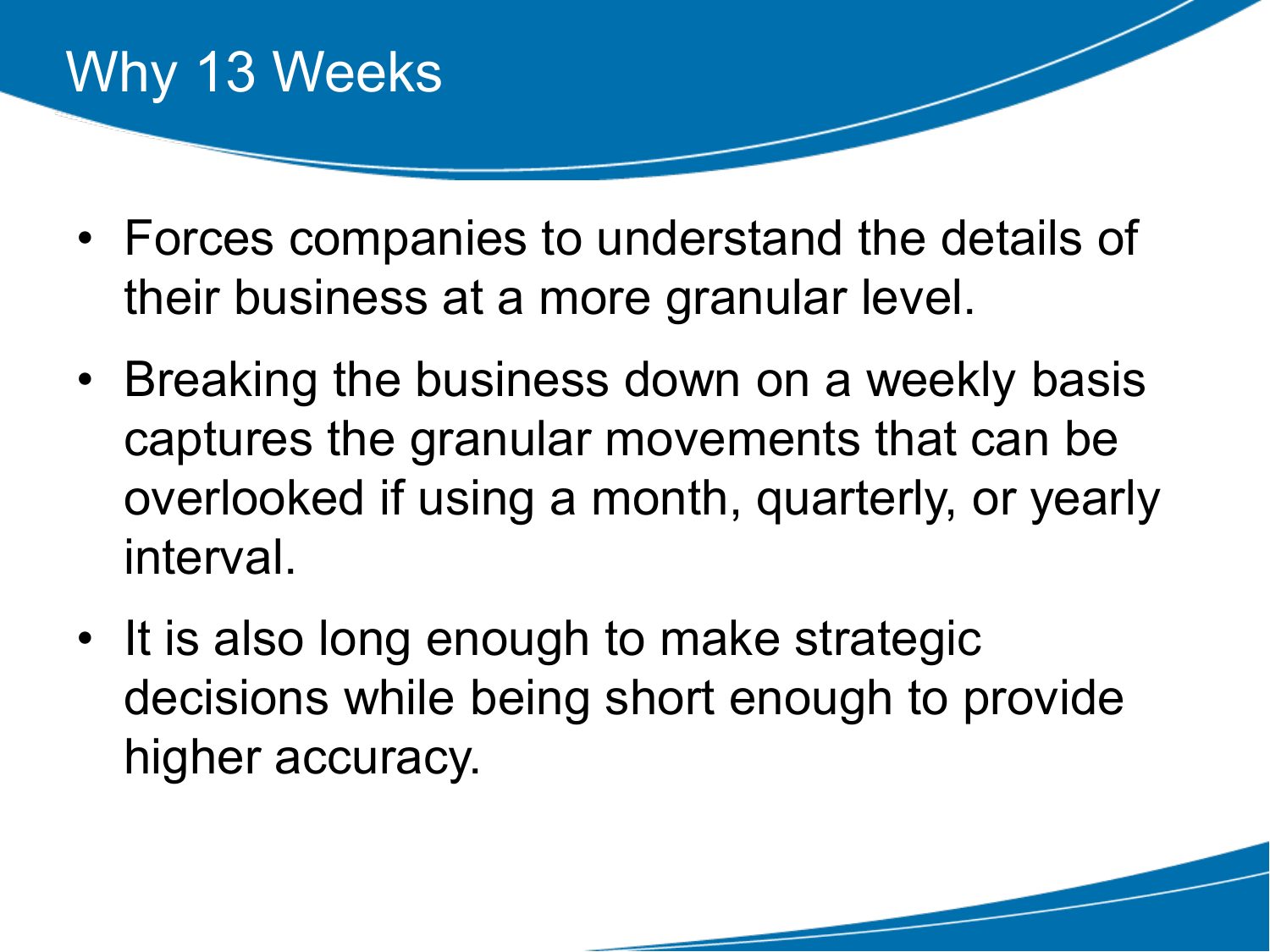

- Cash flow management is to forecast and manage timing of cash flows to assure cash flow availability to accomplish your Company's mission. Sales are not cash!
- A forecast will help you be prepared and not put in a jam.
- A weekly forecast will capture movements that might not be seen if using a monthly or quarterly interval.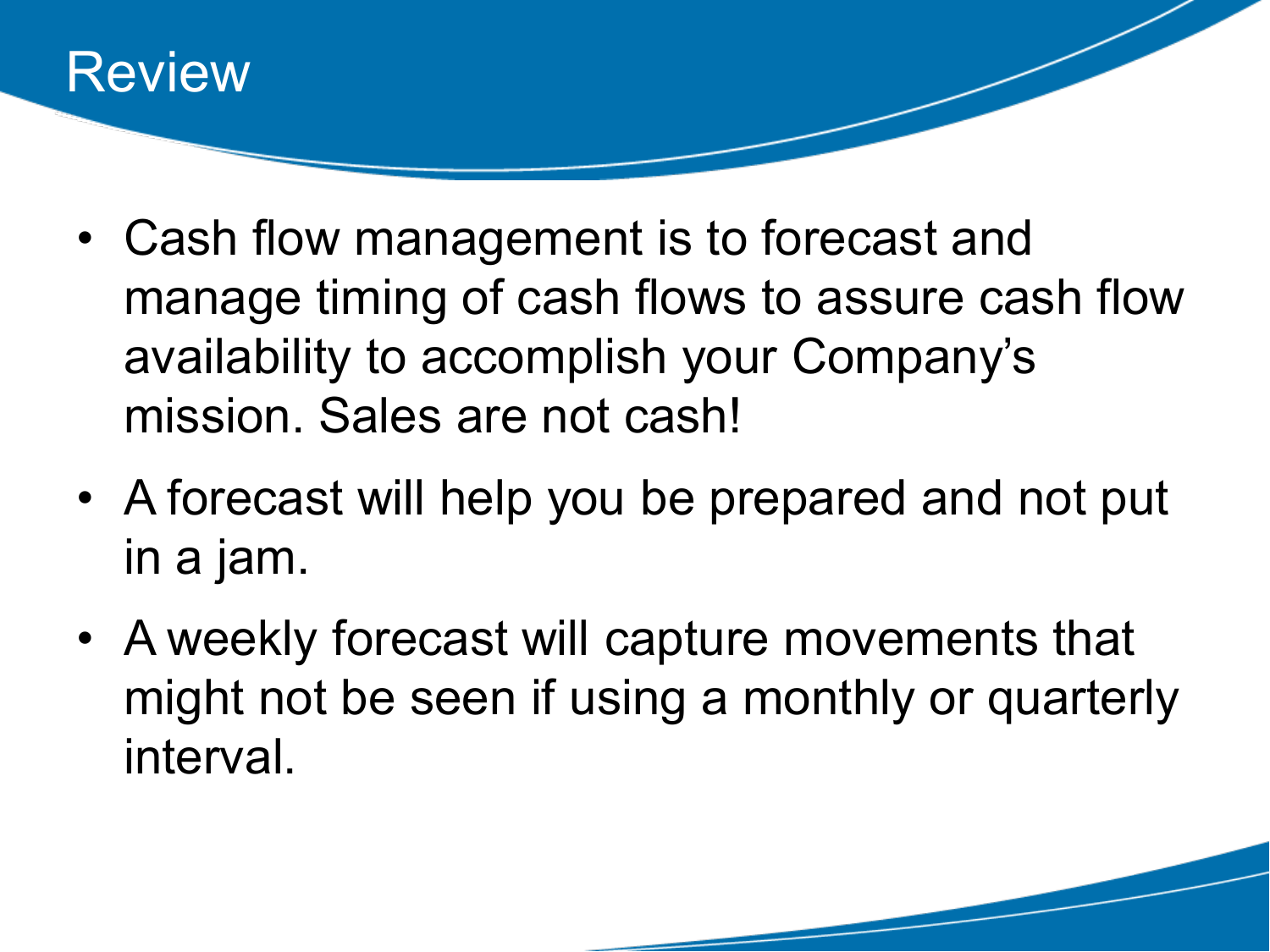

How is your business currently impacted by COVID-19?

- 1. Minimal, pretty much business as usual
- 2. Moderate, but we'll make it through
- 3. Huge, unsure if we'll make it out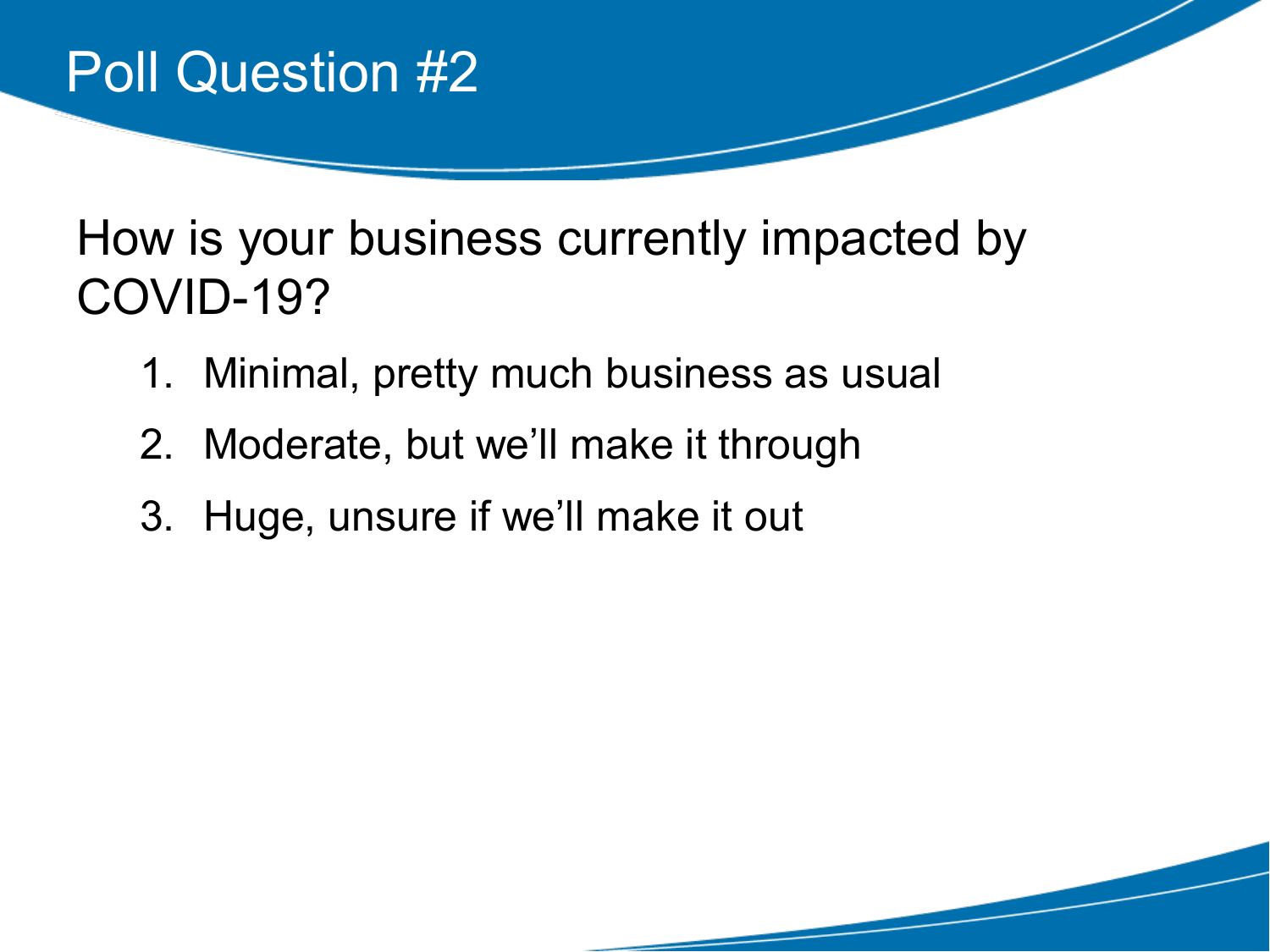#### Prerequisites for Cash Flow Forecast

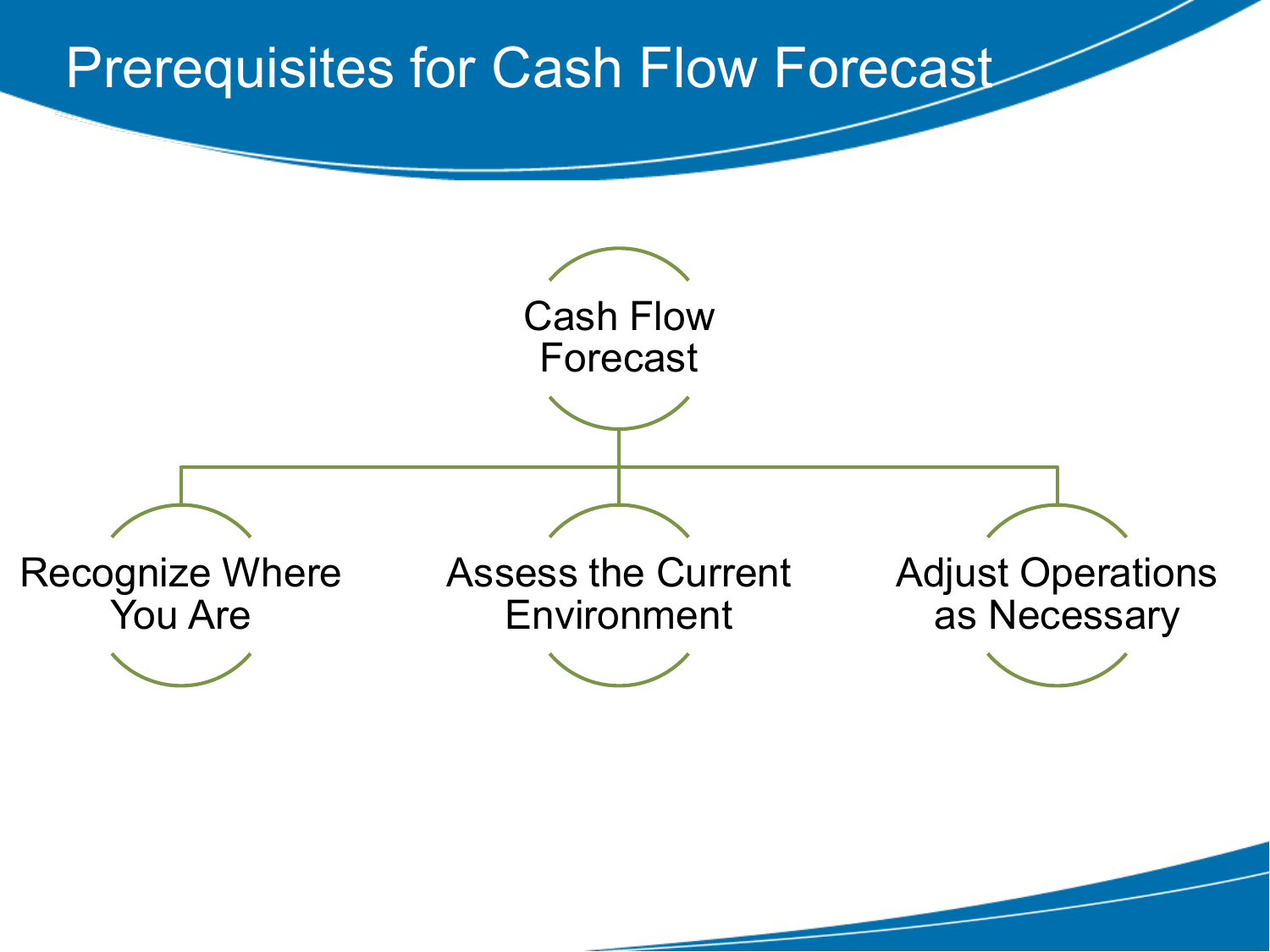### Initial Assessment

- What are your numbers telling you
- Current levels of working capital and reserves
- Line of credit availability
- Additional sources of credit
- Look to historical balance sheet and income statement to develop a baseline and to help forecast the future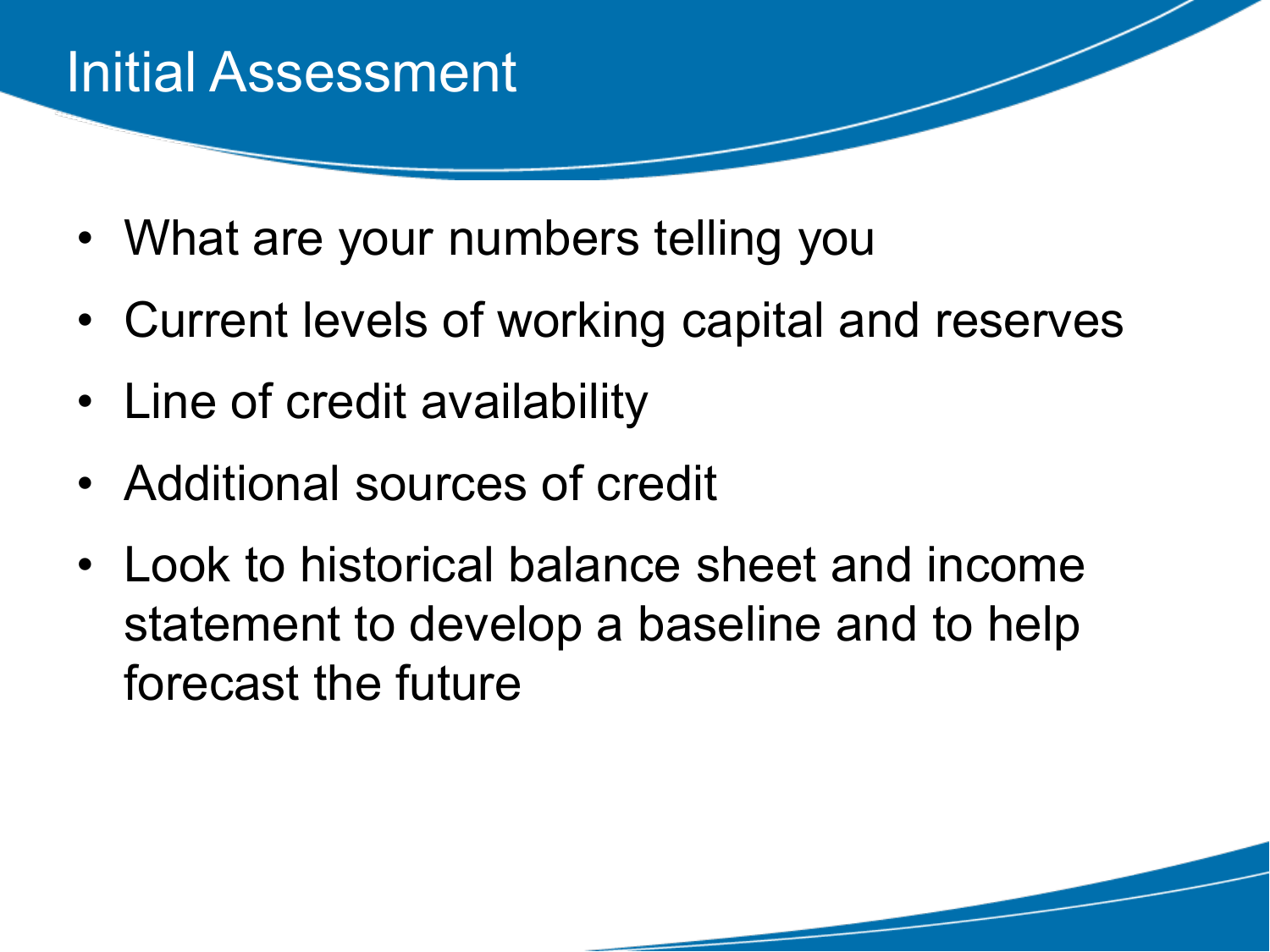### Historical Income statement

|                                    | 2019           | 2018       | 2017       | 2016      | 2019   | 2018    | 2017    | 2016   |
|------------------------------------|----------------|------------|------------|-----------|--------|---------|---------|--------|
| <b>Net sales</b>                   |                |            |            |           |        |         |         |        |
| <b>Revenues</b>                    | 7,532,214      | 7,413,462  | 7,402,660  | 6,656,624 | 100.0% | 100.0%  | 100.0%  | 100.0% |
| <b>Operating expenses</b>          |                |            |            |           |        |         |         |        |
| Cost of goods sold                 | 4,194,738      | 4,434,634  | 4,473,304  | 3,830,323 | 55.7%  | 59.8%   | 60.4%   | 57.5%  |
| Freight                            | 29,832         | 36,067     | 43,697     | 35,674    | 0.4%   | 0.5%    | 0.6%    | 0.5%   |
| Wages - Production                 | 597,646        | 533,605    | 493,932    | 430,934   | 7.9%   | 7.2%    | 6.7%    | 6.5%   |
| Payroll taxes - Production         | 36,232         | 30,480     | 36,336     | 25,856    | 0.5%   | 0.4%    | 0.5%    | 0.4%   |
| Wages                              | 1,332,742      | 1,307,373  | 1,433,103  | 1,175,822 | 17.7%  | 17.6%   | 19.4%   | 17.7%  |
| Payroll taxes                      | 97,003         | 97,848     | 93,770     | 87,503    | 1.3%   | 1.3%    | 1.3%    | 1.3%   |
| Health insurance                   | 294,935        | 301,201    | 265,624    | 282,803   | 3.9%   | 4.1%    | 3.6%    | 4.2%   |
| Office and administrative expenses | 15,960         | 13,368     | 18,560     | 17,285    | 0.2%   | 0.2%    | 0.3%    | 0.3%   |
| Travel                             | 142,772        | 142,495    | 158,376    | 132,036   | 1.9%   | 1.9%    | 2.1%    | 2.0%   |
| Meals and entertainment            | 49,515         | 44,607     | 49,361     | 46,135    | 0.7%   | 0.6%    | 0.7%    | 0.7%   |
| Legal and accounting               | 59,723         | 93,958     | 76,270     | 51,249    | 0.8%   | 1.3%    | 1.0%    | 0.8%   |
| Insurance                          | 66,390         | 72,190     | 67,413     | 69,050    | 0.9%   | 1.0%    | 0.9%    | 1.0%   |
| Dues and subscriptions             | 10,980         | 11,827     | 13,806     | 5,994     | 0.1%   | 0.2%    | 0.2%    | 0.1%   |
| Automobile and truck expense       | 82,615         | 86,767     | 92,173     | 83,553    | 1.1%   | 1.2%    | 1.2%    | 1.3%   |
| Depreciation                       | 168,947        | 123,701    | 123,949    | 121,504   | 2.2%   | 1.7%    | 1.7%    | 1.8%   |
| Property and other taxes           | 19,361         | 19,737     | 17,966     | 20,691    | 0.3%   | 0.3%    | 0.2%    | 0.3%   |
| Postage                            | 2,795          | 1,879      | 2,452      | 2,299     | 0.0%   | 0.0%    | 0.0%    | 0.0%   |
| <b>Utilities</b>                   | 40,729         | 39,824     | 42,401     | 41,166    | 0.5%   | 0.5%    | 0.6%    | 0.6%   |
| Telephone                          | 20,176         | 23,300     | 25,249     | 23,441    | 0.3%   | 0.3%    | 0.3%    | 0.4%   |
| Maintenance                        | 12,556         | 13,483     | 11,003     | 39,774    | 0.2%   | 0.2%    | 0.1%    | 0.6%   |
| <b>Bank charges</b>                | 42,894         | 45,418     | 38,739     | 5,996     | 0.6%   | 0.6%    | 0.5%    | 0.1%   |
| Advertising and promotion          | 30,895         | 24,911     | 27,644     | 53,839    | 0.4%   | 0.3%    | 0.4%    | 0.8%   |
| Interest expense                   | 59,932         | 49,526     | 30,293     | 26,131    | 0.8%   | 0.7%    | 0.4%    | 0.4%   |
| Miscellaneous                      | 303            | 346        | 417        | 1,052     | 0.0%   | 0.0%    | 0.0%    | 0.0%   |
| Provision for bad debts            | $\blacksquare$ | 8,836      | 28,022     |           | 0.0%   | 0.1%    | 0.4%    | 0.0%   |
| <b>Operating Expenses</b>          | 7,409,669      | 7,557,381  | 7,663,859  | 6,610,110 | 98.4%  | 101.9%  | 103.5%  | 99.3%  |
| Net income (loss)                  | 122,545        | (143, 919) | (261, 199) | 46,514    | 1.6%   | $-1.9%$ | $-3.5%$ | 0.7%   |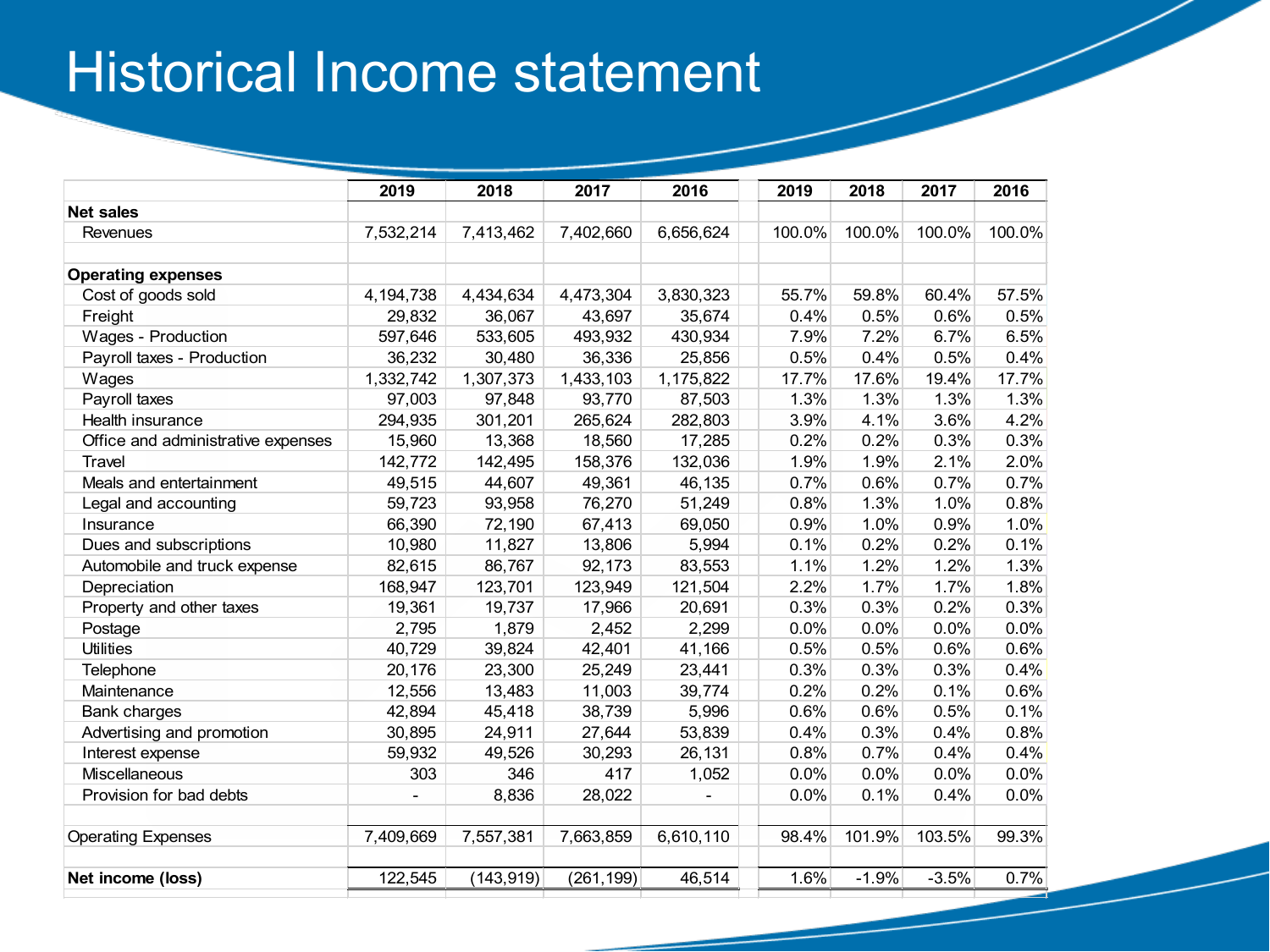# Spotlight on Customers

- What type of revenue do you have recurring or periodic
- Customer concentration
- Increase billing frequency, follow up on collections
- Changes in delivery of products or services
- Solidify relationships

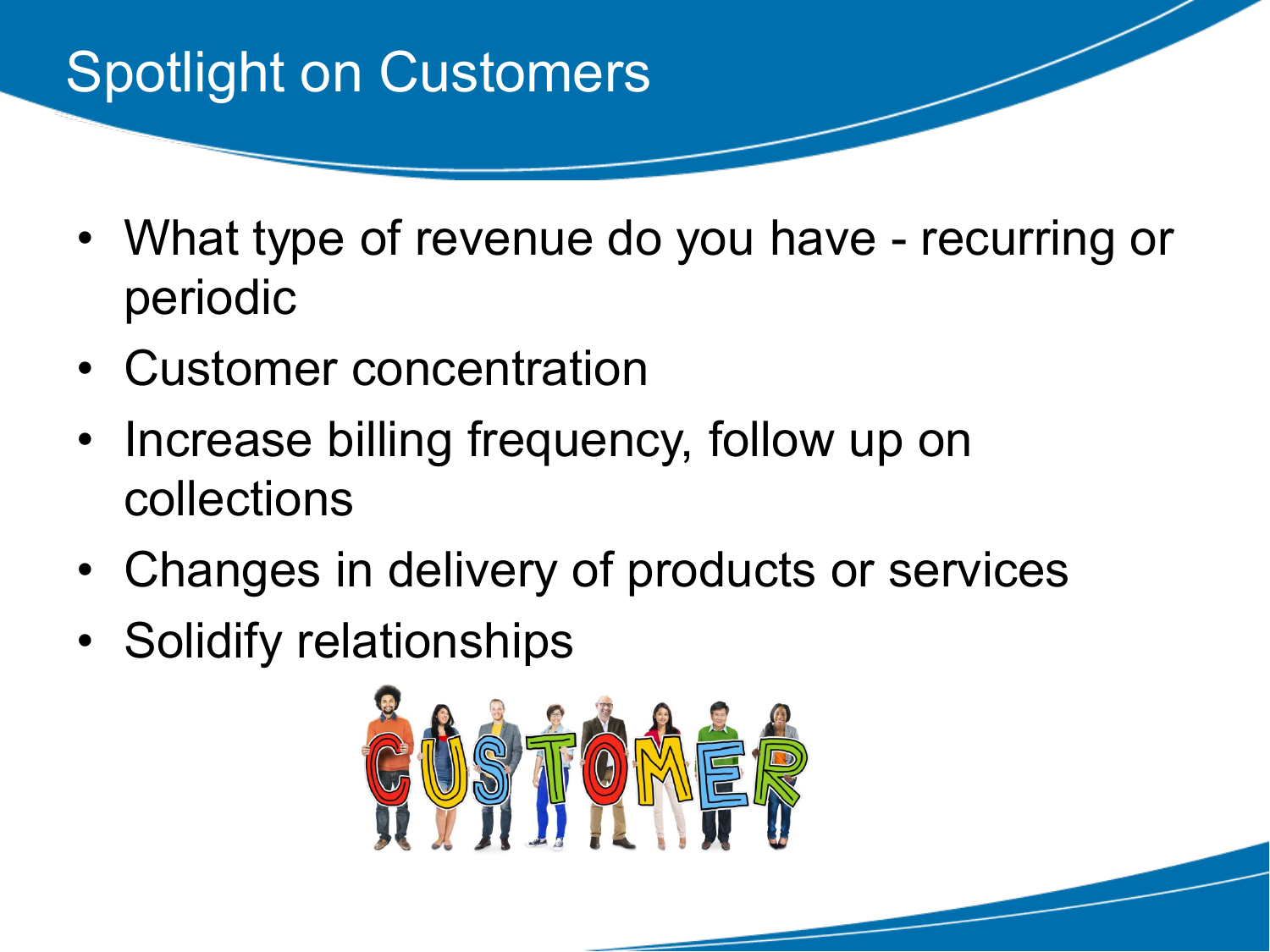## Spotlight on Suppliers

- Impact on supply chain, inventory management
- Critical suppliers
- Renegotiate terms in good faith
- Late or extend payments
- Tighten purchasing approval

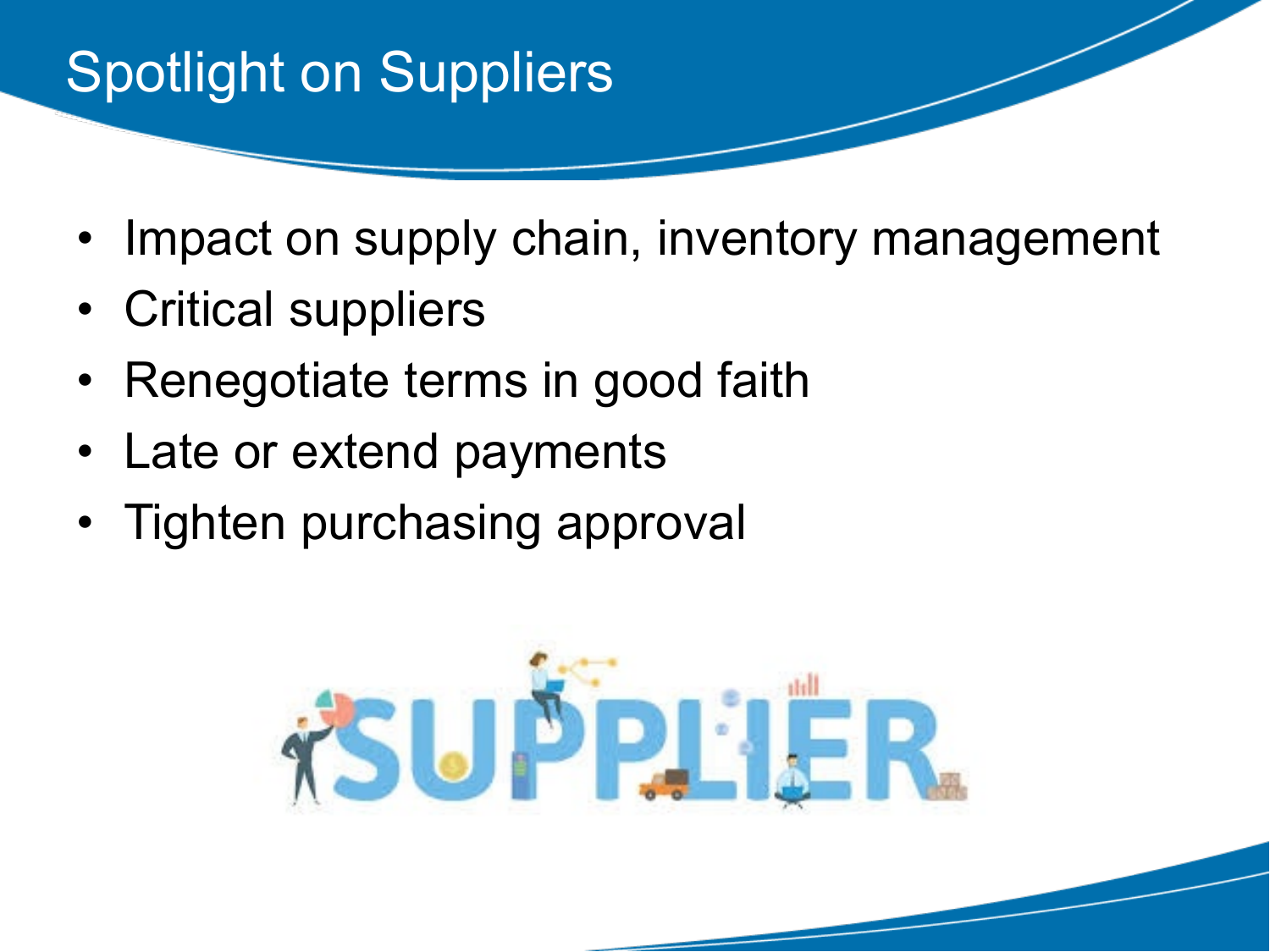## Spotlight on People and Operations

- Potential and imminent or operational changes
- Look for unnecessary waste
- Reduce non-essential expenses
- Consider all alternatives to cutting jobs (reduce hours, furloughs, decrease distributions/wages)
- Ensure decisions to cut are fully thought through

![](_page_15_Picture_6.jpeg)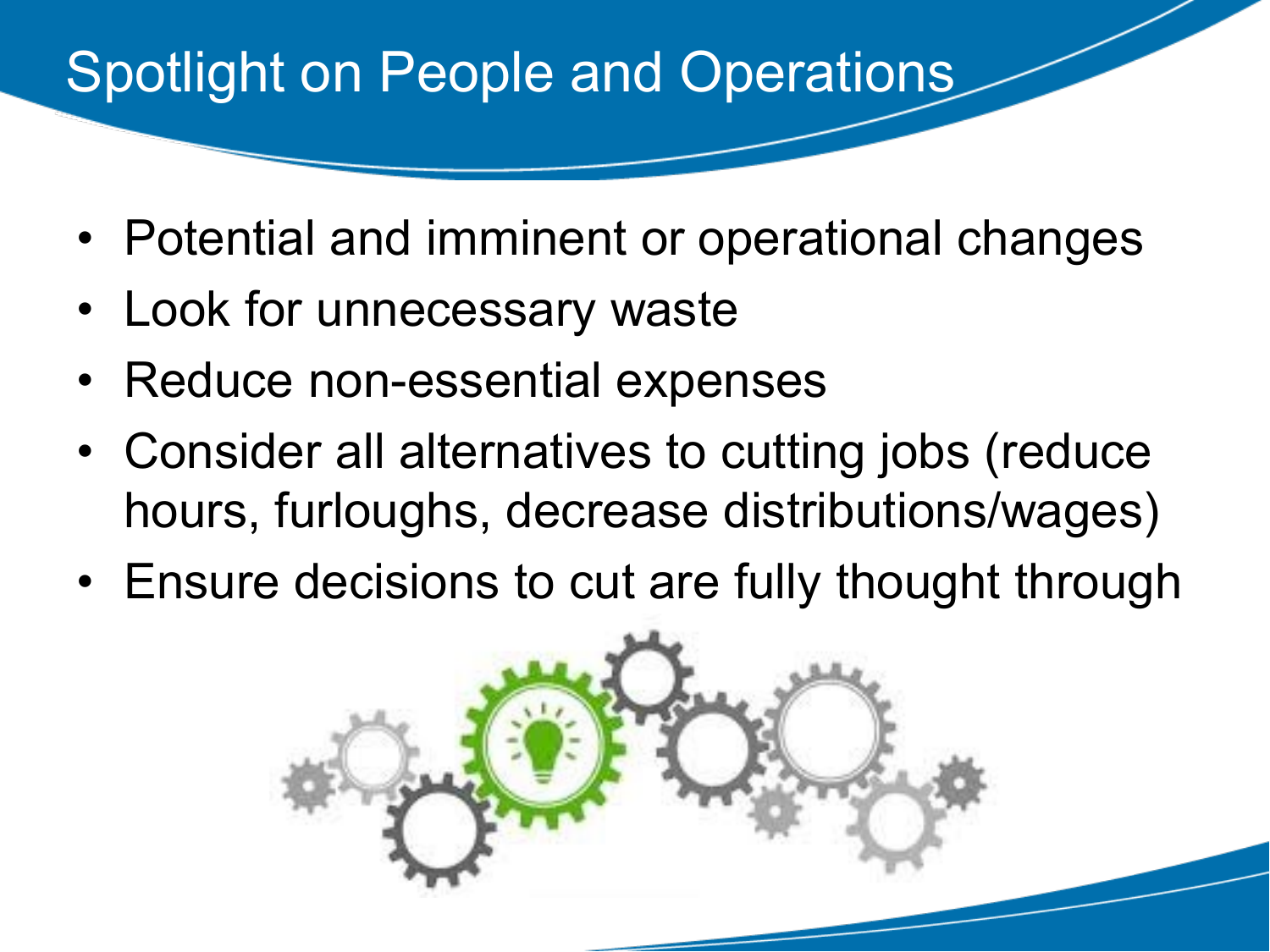![](_page_16_Picture_0.jpeg)

- Based on the previous assessments, where are possible risks
- Use the weekly cash flow projection to evaluate sustainability, cash, and debt levels
- Increase billing frequency
- Extend payment terms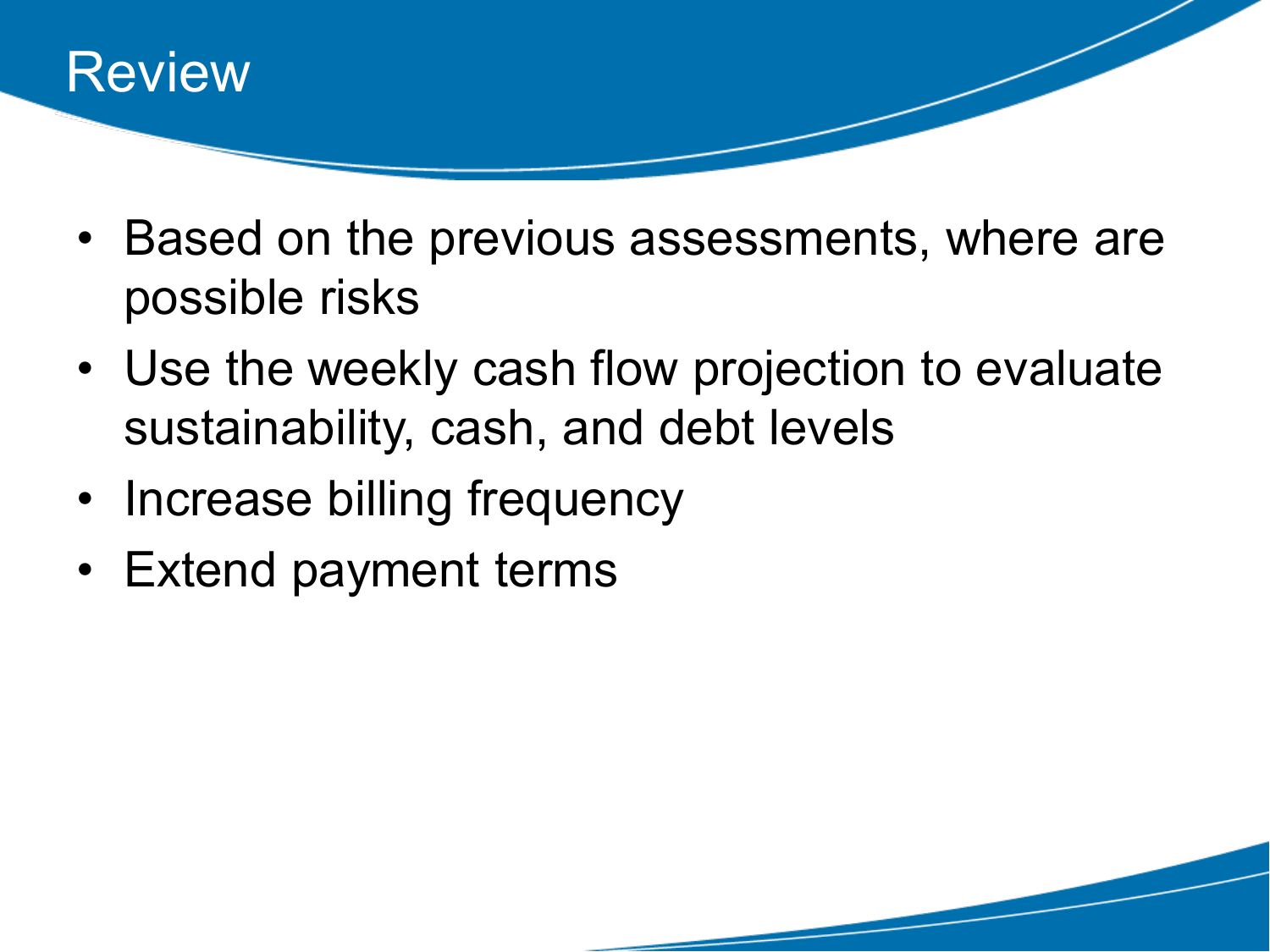Has your Company applied for any of the relief funds available (PPP or EIDL)?

- 1. Yes, approved and received funds already
- 2. Yes, approved but haven't received funds
- 3. Yes, applied but not approved
- 4. Did not need to apply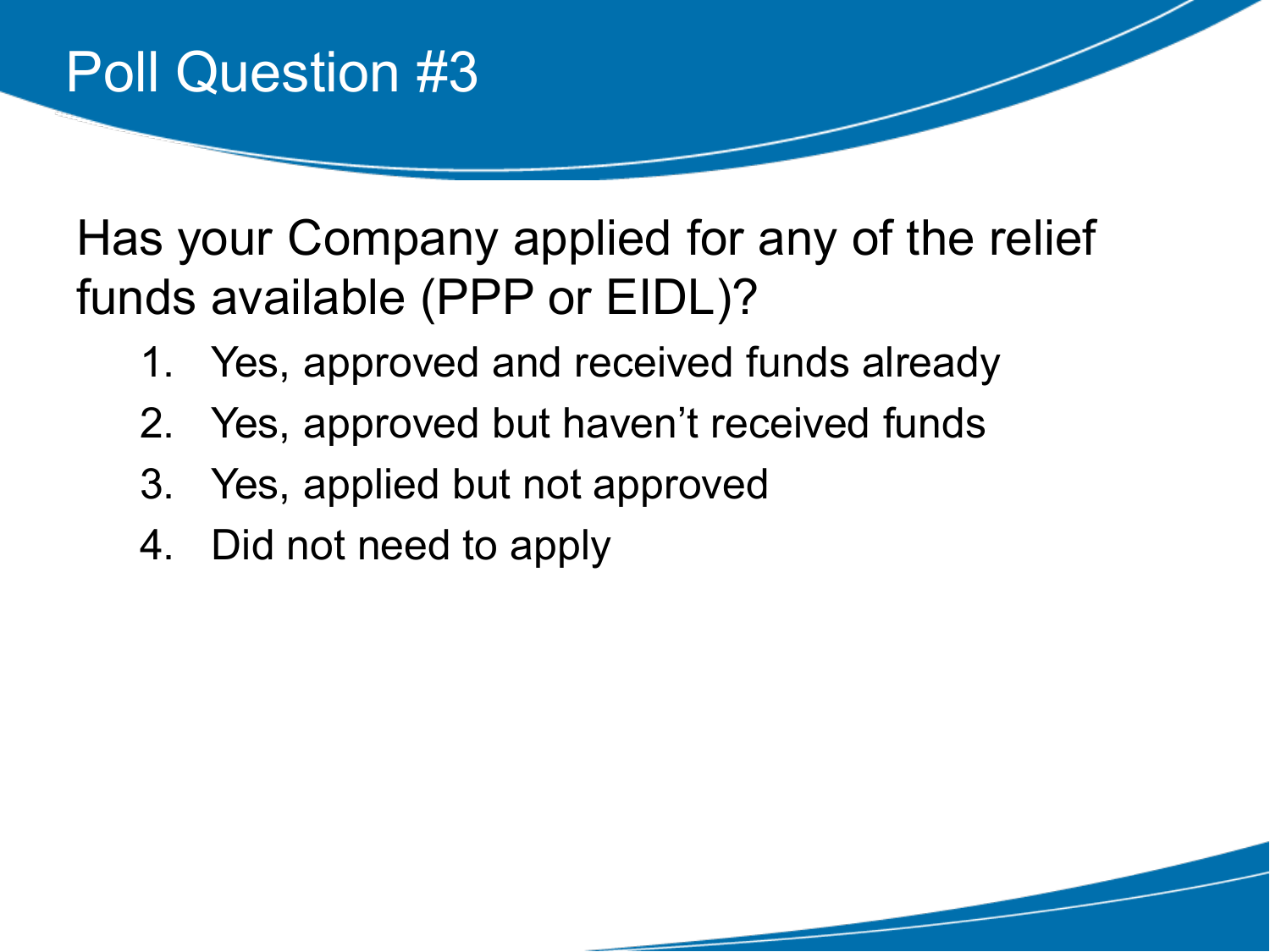## How Do I Start

- Label the 13 weeks across the top
- Beginning cash balance
- Cash inflows
- Cash outflows
- Ending cash balance

![](_page_18_Picture_6.jpeg)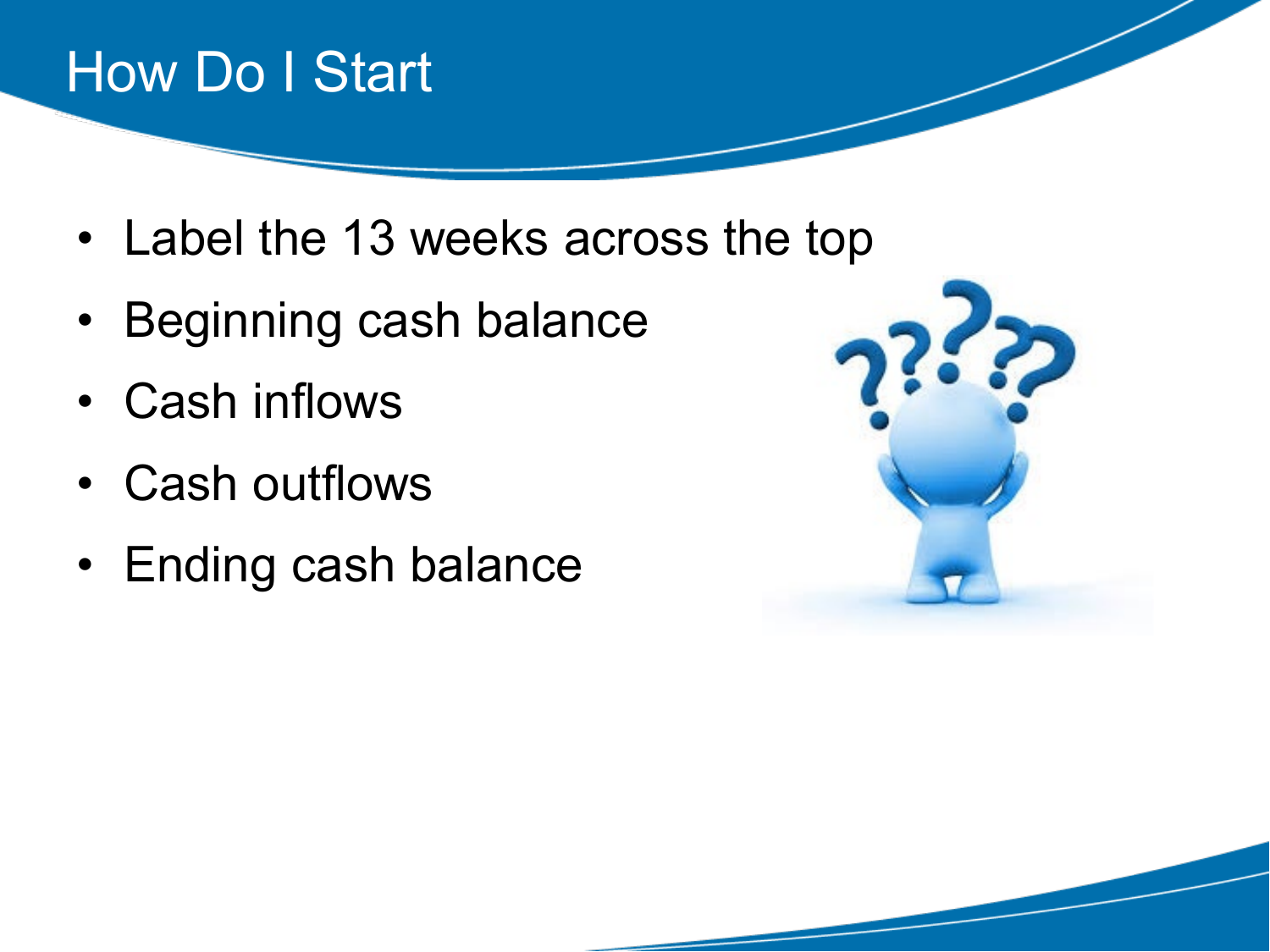### Cash Inflows

![](_page_19_Picture_1.jpeg)

- Use current accounts receivable listing to estimate when cash will be collected
- Sales forecast to estimate future collections will fill the remaining weeks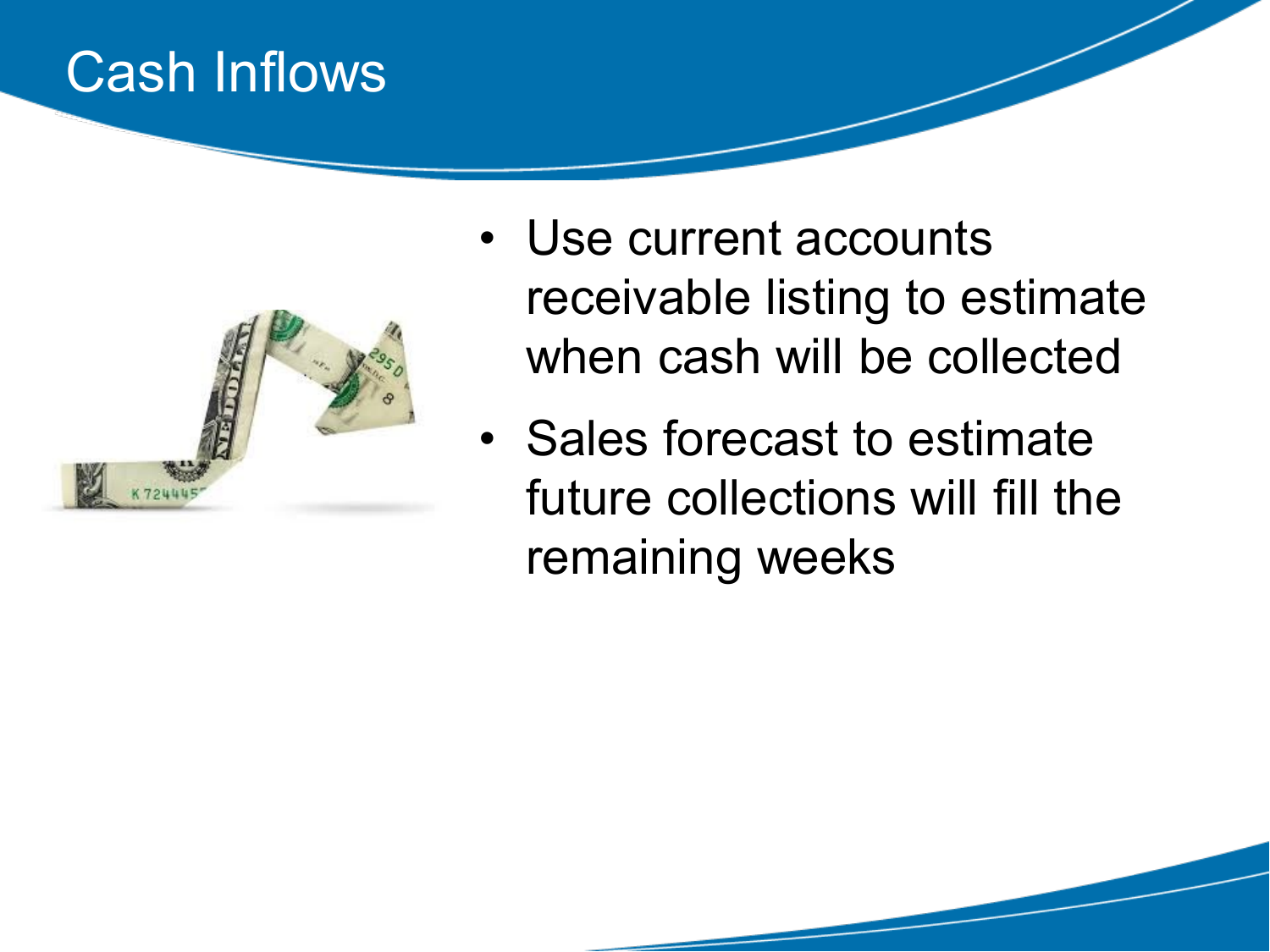## Cash Outflows

- Use current accounts payable listing to estimate the timing of payments
- Separate fixed and variable costs
- Identify your disbursement patterns
	- Payroll periods
	- Rent or mortgage payments
	- Utilities
	- Health insurance
- Use your assumptions to forecast the remaining weeks

![](_page_20_Picture_9.jpeg)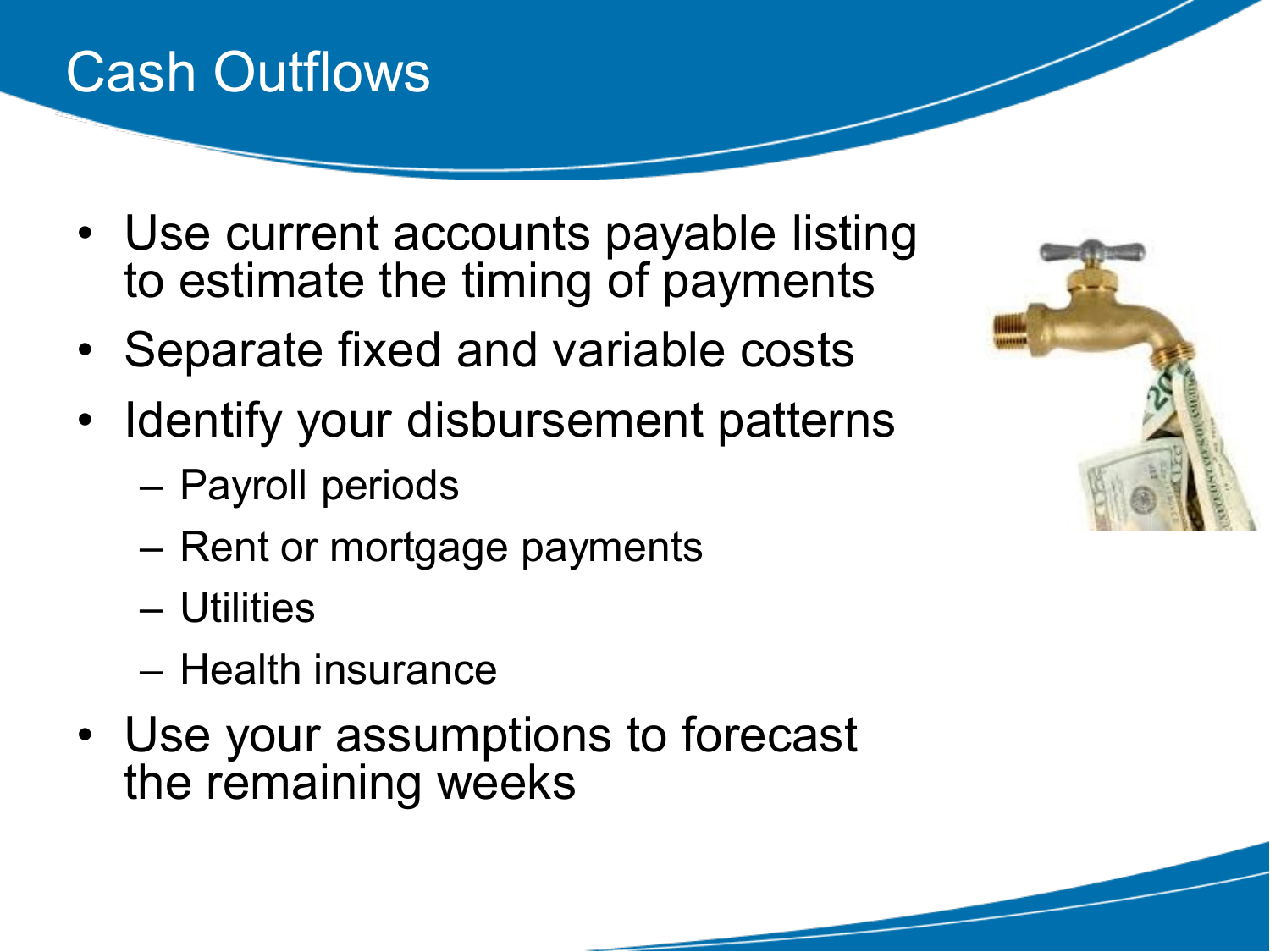### Example Model Assumptions

- We used the simple average for weekly revenue
- We separated some larger fixed costs
- We used the annual percentages to estimate variable costs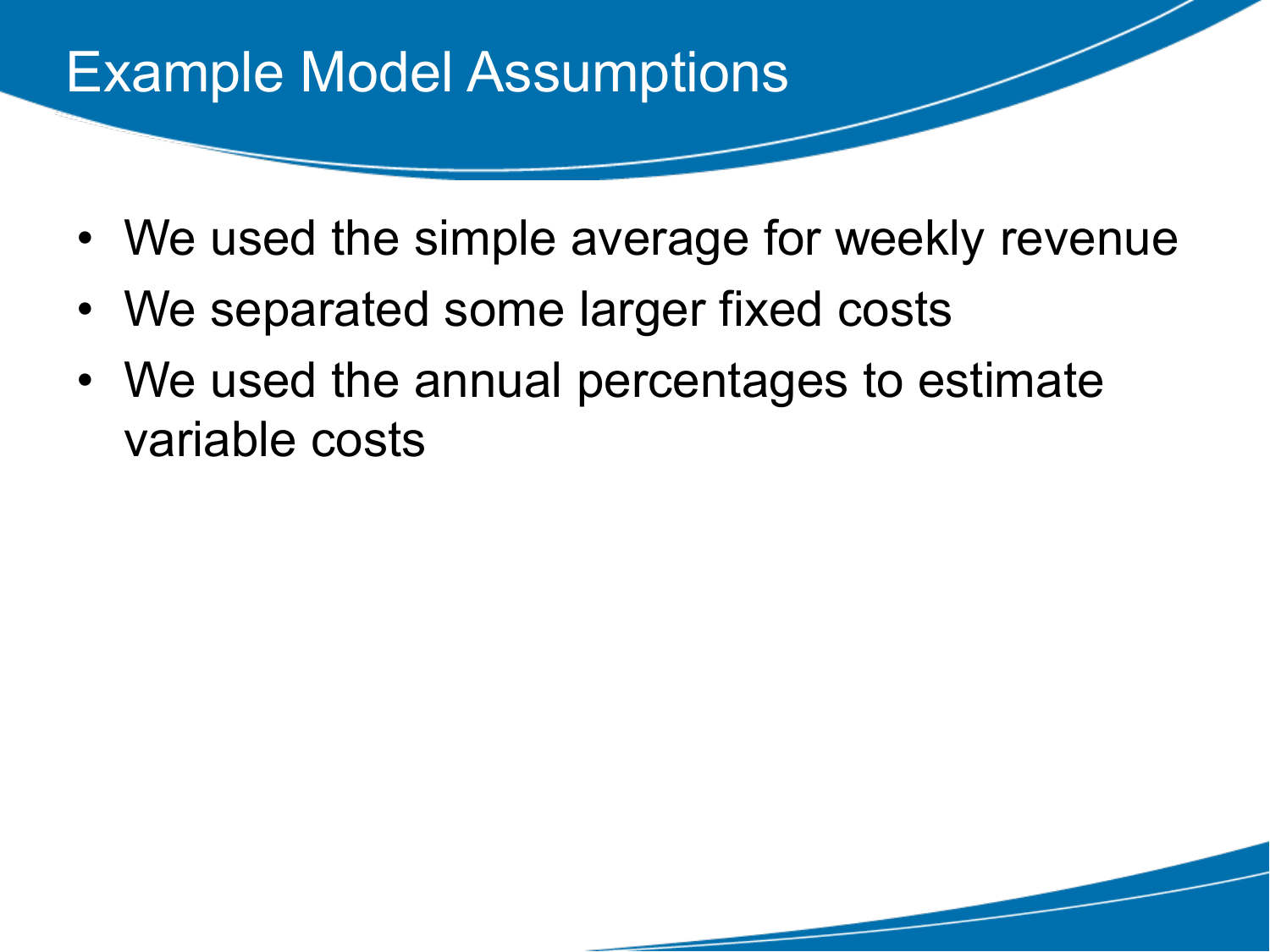# Example model

|                                  |    | <b>Typical</b> |    | Current     |  |  |
|----------------------------------|----|----------------|----|-------------|--|--|
| <b>Weekly Statistics</b>         |    | Operations:    |    | Environment |  |  |
| <b>Weekly Revenue</b>            | \$ | 150,000        | \$ | 112,500     |  |  |
| Days Sales Outstanding           |    | 30             |    | 40          |  |  |
| Days Payables Outstanding        |    | 30             |    | 40          |  |  |
| <b>Fixed Costs:</b>              |    |                |    |             |  |  |
| Payroll (Biweekly)               |    |                |    | 55,000      |  |  |
| Health Insurance (Monthly)       |    |                |    | 25,000      |  |  |
| Other Fixed Expenses (Monthly)   |    |                |    | 13,000      |  |  |
| Variable Costs:                  |    |                |    |             |  |  |
| Cost of Goods sold as % of Sales |    |                |    | 56%         |  |  |
| Production Payroll as % of Sales |    |                |    | 8%          |  |  |
| Operating expenses as % of Sales |    |                |    | 7%          |  |  |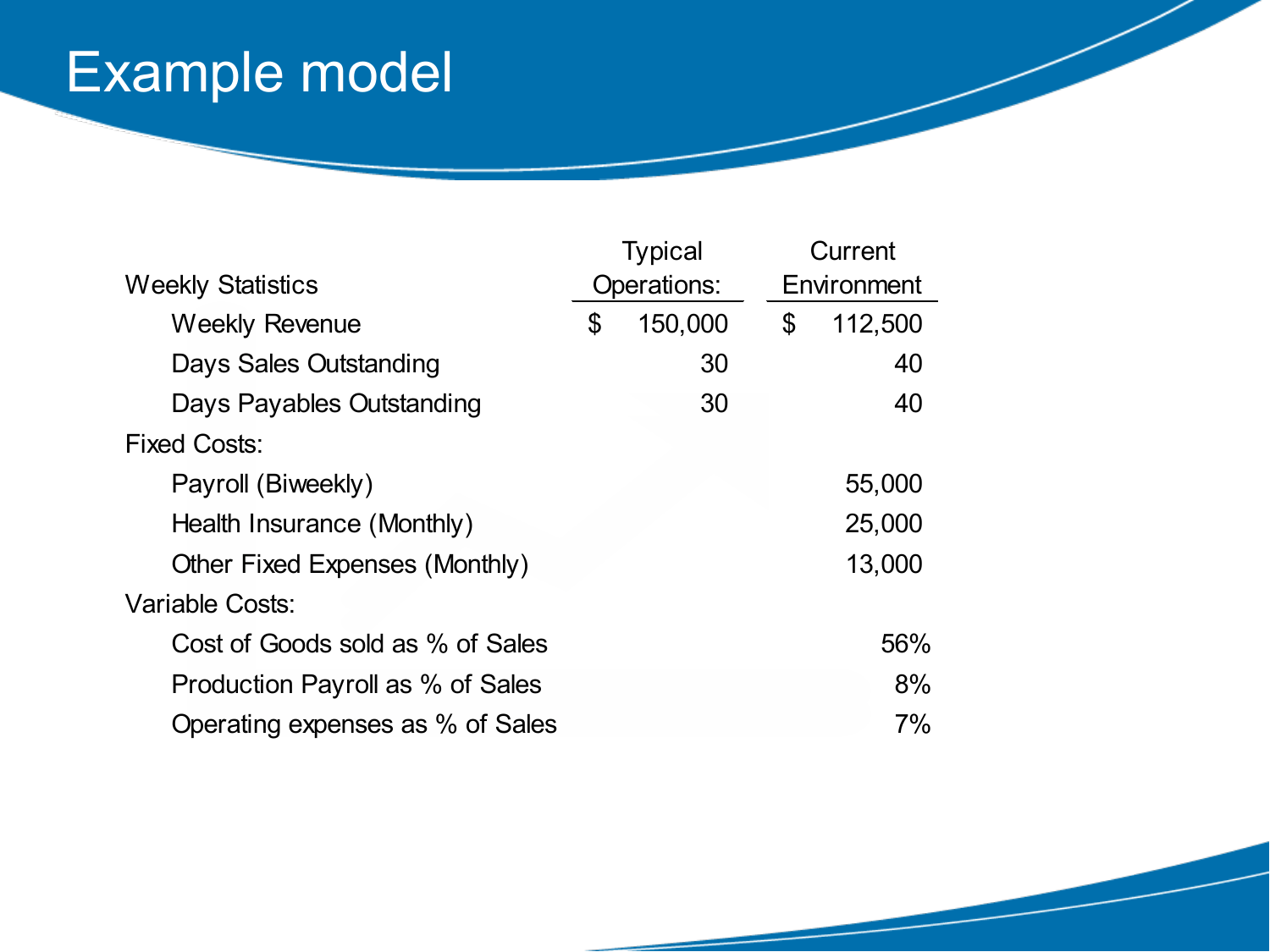![](_page_23_Picture_0.jpeg)

- Recognize where you are
- Assess the current environment Customers, Supplies, and People
- Identify and respond to risks
- Discover opportunities
- Start small, prepare for the last month
- Compare to actual
- Rolling weekly forecast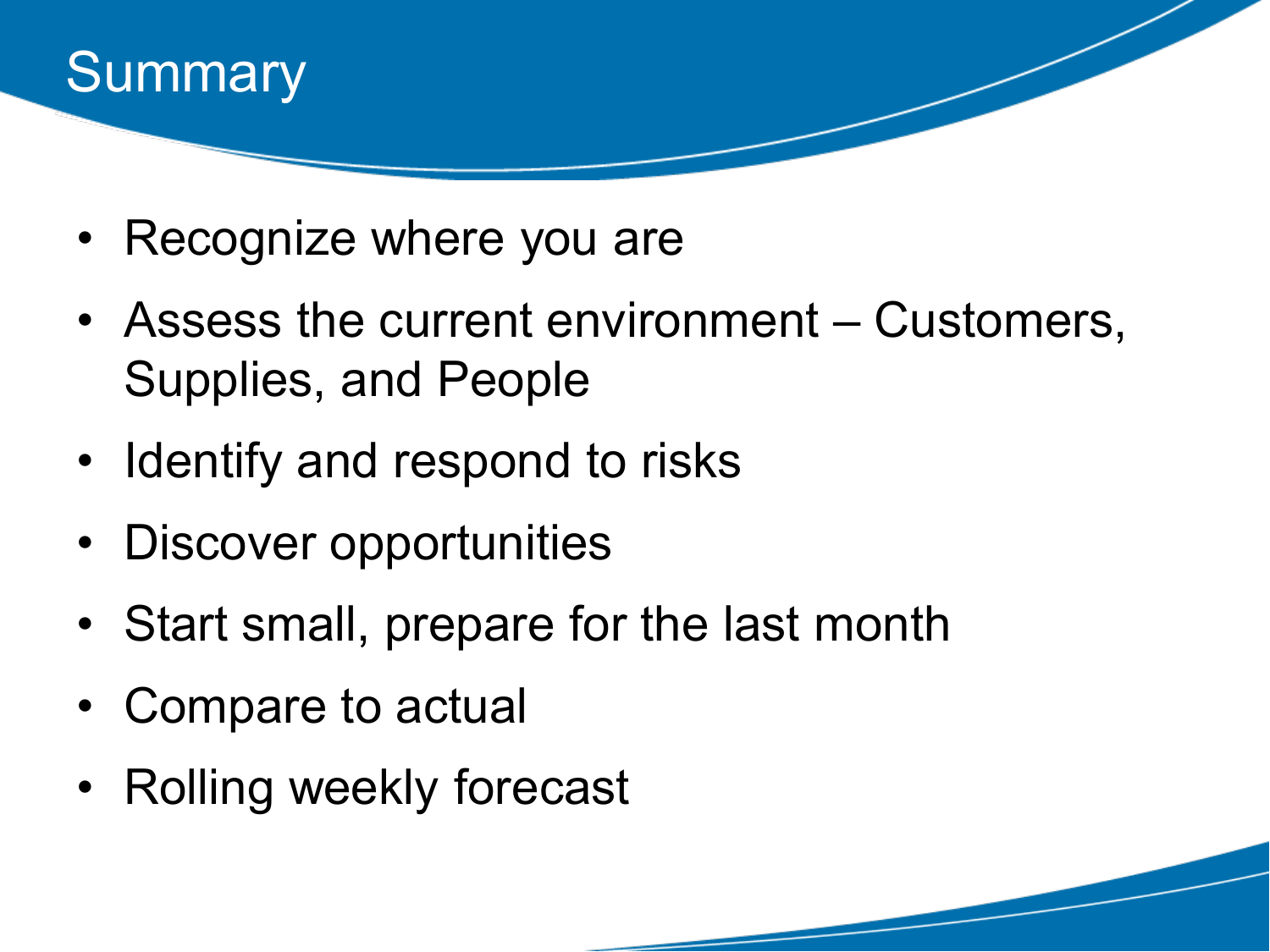# "Never take your eyes off the cash flow because it's the life blood of business."

Richard Branson